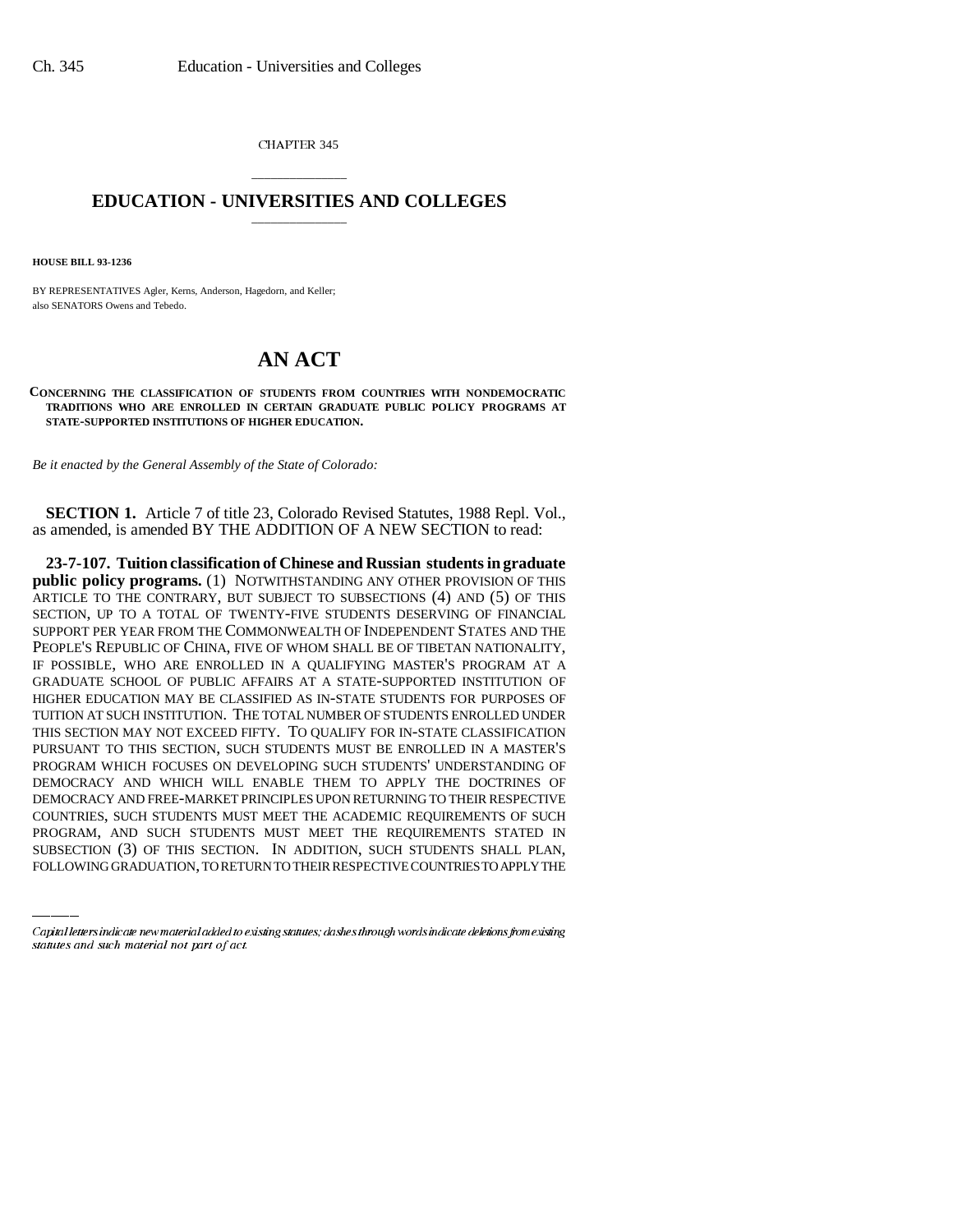KNOWLEDGE OBTAINED FROM SUCH MASTER'S PROGRAM.

(2) TO RECEIVE IN-STATE CLASSIFICATION PURSUANT TO THIS SECTION, A STUDENT SHALL ANNUALLY SUBMIT AN APPLICATION TO THE GRADUATE SCHOOL OF PUBLIC AFFAIRS AT THE UNIVERSITY OF COLORADO AT DENVER. THE DEAN AND FACULTY COUNCIL OF SUCH GRADUATE SCHOOL OF PUBLIC AFFAIRS SHALL ANNUALLY DETERMINE THOSE STUDENTS WHO MAY RECEIVE IN-STATE CLASSIFICATION BASED ON EACH STUDENT'S SATISFACTION OF THE REQUIREMENTS STATED IN THIS SECTION. UPON DETERMINING WHICH STUDENTS MAY RECEIVE IN-STATE CLASSIFICATION, THE DEAN OR THE FACULTY COUNCIL SHALL NOTIFY SUCH STUDENTS AND THE STATE-SUPPORTED INSTITUTIONS OF HIGHER EDUCATION AT WHICH SUCH STUDENTS ARE ENROLLED. NOTIFICATION SHALL BE MADE NOT LATER THAN JULY 1 OF EACH YEAR IN WHICH SUCH STUDENT RECEIVES IN-STATE CLASSIFICATION PURSUANT TO THIS SECTION.

(3) TO BE ELIGIBLE FOR IN-STATE CLASSIFICATION PURSUANT TO THIS SECTION, EACH STUDENT MUST BE ENROLLED AS A FULL-TIME STUDENT AND MUST MAINTAIN A FULL-TIME PRINCIPAL RESIDENCE IN THIS STATE DURING THE TIME SUCH STUDENT IS ENROLLED. ELIGIBILITY FOR IN-STATE CLASSIFICATION FOR EACH STUDENT SHALL TERMINATE AT THE TIME SUCH STUDENT RECEIVES A DEGREE FROM THE PROGRAM IN WHICH SUCH STUDENT WAS ENROLLED AT THE TIME SUCH IN-STATE CLASSIFICATION WAS FIRST RECEIVED.

(4) NO STUDENT ADMITTED PURSUANT TO THIS SECTION SHALL BE ADMITTED IN LIEU OF A QUALIFIED COLORADO RESIDENT WHO IS APPLYING TO A QUALIFIED MASTERS PROGRAM AT THE GRADUATE SCHOOL OF PUBLIC AFFAIRS AT THE UNIVERSITY OF COLORADO AT DENVER.

(5) NO STUDENT CLASSIFIED AS AN IN-STATE STUDENT PURSUANT TO THIS SECTION SHALL BE COUNTED AS A RESIDENT STUDENT FOR ANY PURPOSE OTHER THAN TUITION CLASSIFICATION.

(6) THE GOVERNING BOARD OF EACH STATE-SUPPORTED INSTITUTION OF HIGHER EDUCATION MAY GRANT IN-STATE TUITION STATUS TO STUDENTS CLASSIFIED PURSUANT TO THIS SECTION.

(7) ON OR BEFORE JANUARY 1,1996, THE DEAN AND THE FACULTY COUNCIL OF THE GRADUATE SCHOOL OF PUBLIC AFFAIRS AT THE UNIVERSITY OF COLORADO AT DENVER SHALL SUBMIT A WRITTEN REVIEW OF THE TUITION CLASSIFICATION PROGRAM ESTABLISHED PURSUANT TO THIS SECTION TO THE COLORADO COMMISSION ON HIGHER EDUCATION AND TO THE CHAIRMEN OF THE EDUCATION COMMITTEES OF REFERENCE IN THE HOUSE OF REPRESENTATIVES AND THE SENATE.

**SECTION 2. No appropriation.** The general assembly has determined that this act can be implemented within existing appropriations, and therefore no separate appropriation of state moneys is necessary to carry out the purposes of this act.